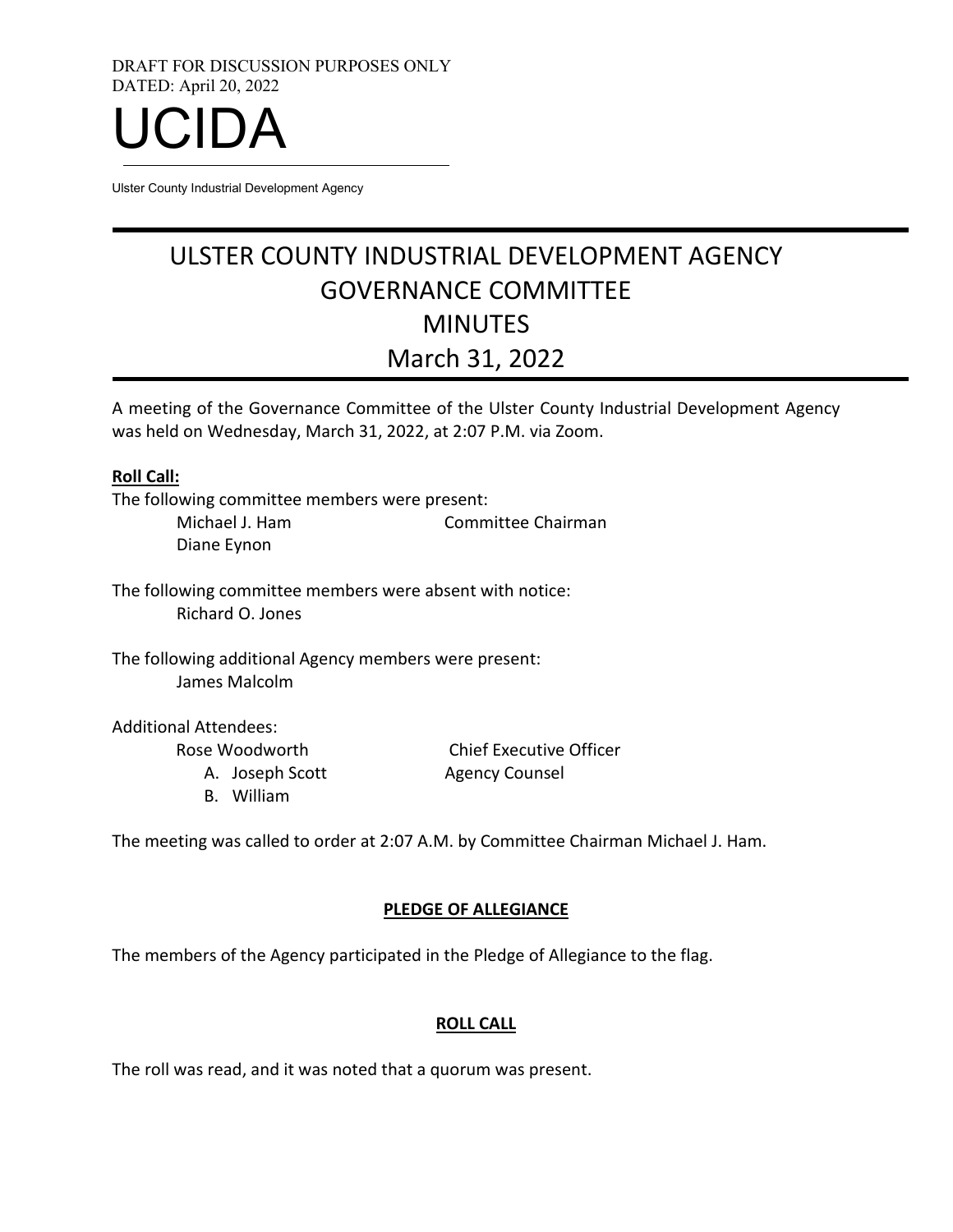#### **APPROVAL OF MINUTES**

Approval of minutes for the last board meeting, January 12, 2022.

**Motion:** Diane Eynon, seconded by Michael J. Ham, moved to approve the minutes of the January 12, 2022 Governance Committee meeting.

**Vote**: The motion was unanimously adopted (5-0).

#### **PUBLIC COMMENT ON AGENDA ITEMS ONLY**

No public comments.

#### **EXECUTIVE SESSION**

Will involve the financial history and personal qualifications.

- **Motion:** Diane Eynon, seconded by Michael J. Ham, made a motion to go into the executive session.
- **Vote:** The motion was unanimously adopted (5-0).

### **OLD BUSINESS**

#### **Mentoring Program Update**

 CEO's Rose Woodworth updated IDA's brochure. Rose expresses how she would like to drop off some of them at Economic Development. This plan is to have people look through the information before calling the agency.

#### **NEW BUSINESS**

#### **POLICIES TO BE CREATED**

#### **UCIDA Fees Shared with UCCRC**

No new business.

#### **POLICIES TO BE AMENDED**

#### **Procurement Policy (NDA, RFP)**

No policies to be amended.

**Motion**: Richard O. Jones, seconded by Diane Eynon, made a motion to submit the revised procurement policy to be presented to the Board.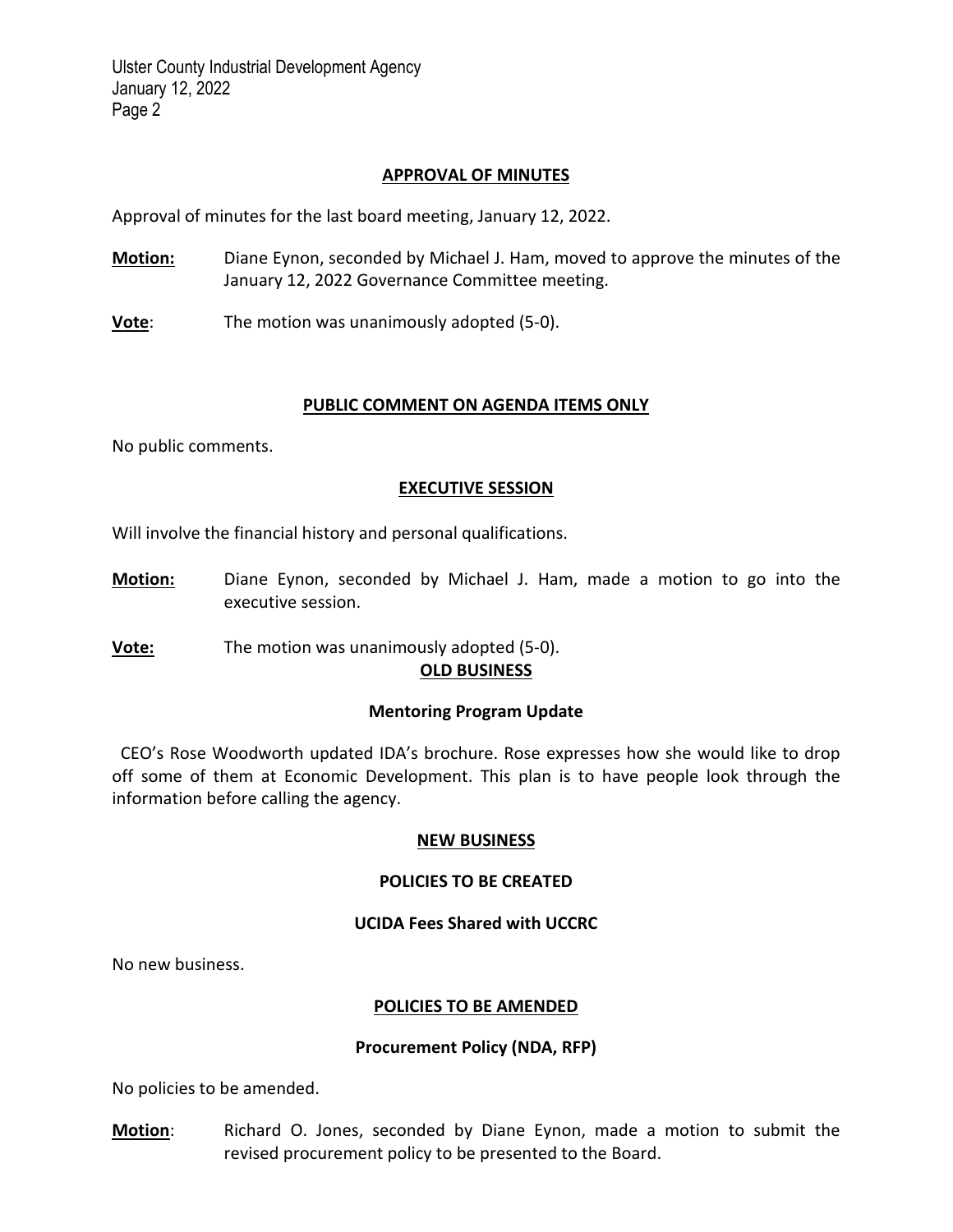Ulster County Industrial Development Agency January 12, 2022 Page 3

## **Vote**: The motion was unanimously adopted (3-0).

### **Compensation Policy (site visits)**

No compensation policy.

**Motion**: Richard O. Jones, seconded by Diane Eynon, made a motion to accept the changes to the compensation and attendance policy.

**Vote**: The motion was unanimously adopted (3-0).

#### **Labor Policy**

CEO Rose Woodworth expresses how there has been resolutions last board meeting about fixing the administrative information to put it in line with the Matrix. This is where the board started discussing whether to incorporate a drug screening. Chairman Michael J. Ham adds that he spoke with Agency Counsel Joseph Scott about the subject. Joseph is now getting clarity from a legal perspective now.

## **Housing Policy**

Chairman Michael J. Ham expresses how the board is trying its best to help with the housing crisis and their entity. Currently, the moratorium is on it, which comes to fruition on April 15<sup>th</sup>. Michael then goes on to express how there is still data that is being collecting and figuring out what best fits the board. The board is figuring out how it can help with the housing problem. Michael hopes to have another meeting between this one and the next meeting, April 20<sup>th</sup>. He hopes to have a good discussion furthering the help for the housing crisis. Diane Eynon expresses how she will work with Rose to get the committee working group back together prior to the next governance meeting.

#### **UTEP and Matrix**

Chairman Michael J. Ham expresses there were some language changes in the Matrix. CEO Rose Woodworth recommends that any changes for UTEP would have to under a public hearing for transparency. Rose discusses how the board decided to have a motion for the adjustments to be made to the UTEP and Matrix. Here is the list:

- A. Remove public transportation
- B. Add community involvement criteria and apply the criteria of 3, 5, or 8 services from local vendors or providers. This is to gain either 1, 2, or 3 points respectively.
- C. Community involvement would be for the life of the pilot, not just for a few years.